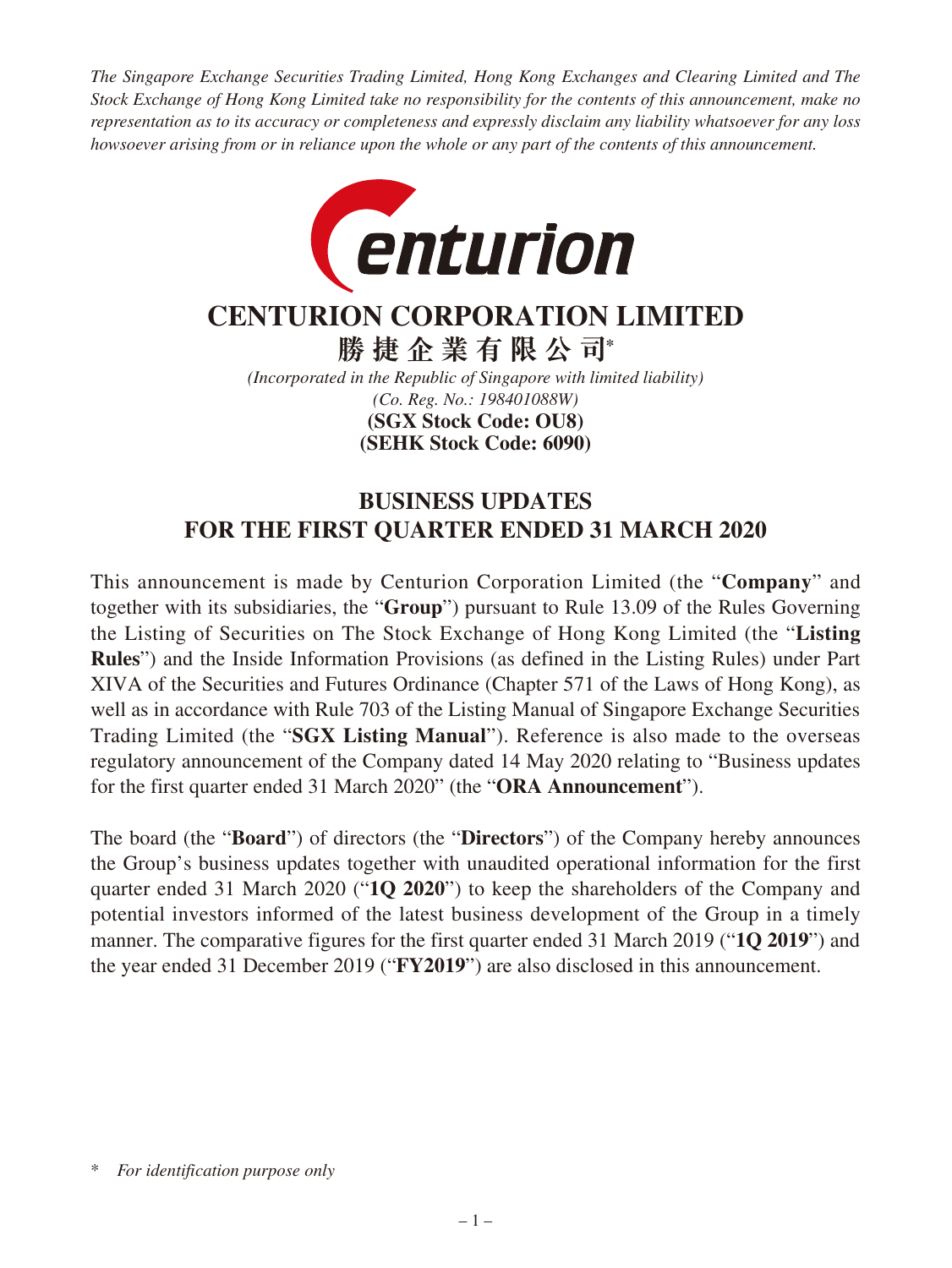## **KEY BUSINESS AND UNAUDITED OPERATIONAL INFORMATION FOR THE FIRST QUARTER ENDED 31 MARCH 2020**

## **Revenue**

As at 31 March 2020, the Group operated a diversified portfolio of 33 operational purposebuilt workers and student accommodation assets ("**PBWA**" and "**PBSA**" respectively) comprising approximately 65,133 beds across Australia, South Korea, Malaysia, Singapore, the United Kingdom ("**UK**") and United States of America ("**US**").

The Group's revenue remained healthy in 1Q 2020, with approximately 13% growth in core business revenue as compared to 1Q 2019, reaching approximately S\$35.5 million, mainly due to the Group's increased portfolio capacity such as Westlite Juniper, a PBWA in Singapore which commenced operations in the third quarter of 2019 and dwell Archer House, a PBSA in the UK, which commenced operations in the fourth quarter ended 31 December 2019. Higher revenue was also derived from dwell East End Adelaide in Australia, which commenced operations in 1Q 2019, and achieved higher occupancy rates in 1Q 2020 due to ramped up efforts in FY2019.

For 1Q 2020, the Group's portfolio occupancy had largely not been affected by the novel coronavirus ("**COVID-19**") outbreak which has contributed to higher revenue.

Average financial occupancy of the PBWA assets in Singapore and Malaysia have shown an increase of approximately 3pp to approximately 96.4% for 1Q 2020, as compared to average financial occupancy of approximately 93.2% for 1Q 2019. The calculation of average financial occupancy rates of the PBWA assets for 1Q 2020 and 1Q 2019 has excluded Westlite Bukit Minyak in Penang, Malaysia, which continues to ramp up occupancy after its completion in the second quarter of 2019.

Average financial occupancy for the Group's PBSA portfolio for 1Q 2020 was approximately 84.9% as compared to 88.1% for 1Q 2019, or a decline of approximately 3pp. This calculation excluded the US portfolio which is held under a private fund in which the Group holds an interest of approximately 28.7%.

Approximately 59.5% of the Group's revenue for 1Q 2020 was derived from assets in Singapore, with just over 40% of revenue deriving from the Group's international portfolio operations in the UK, Australia, Malaysia, the US and South Korea.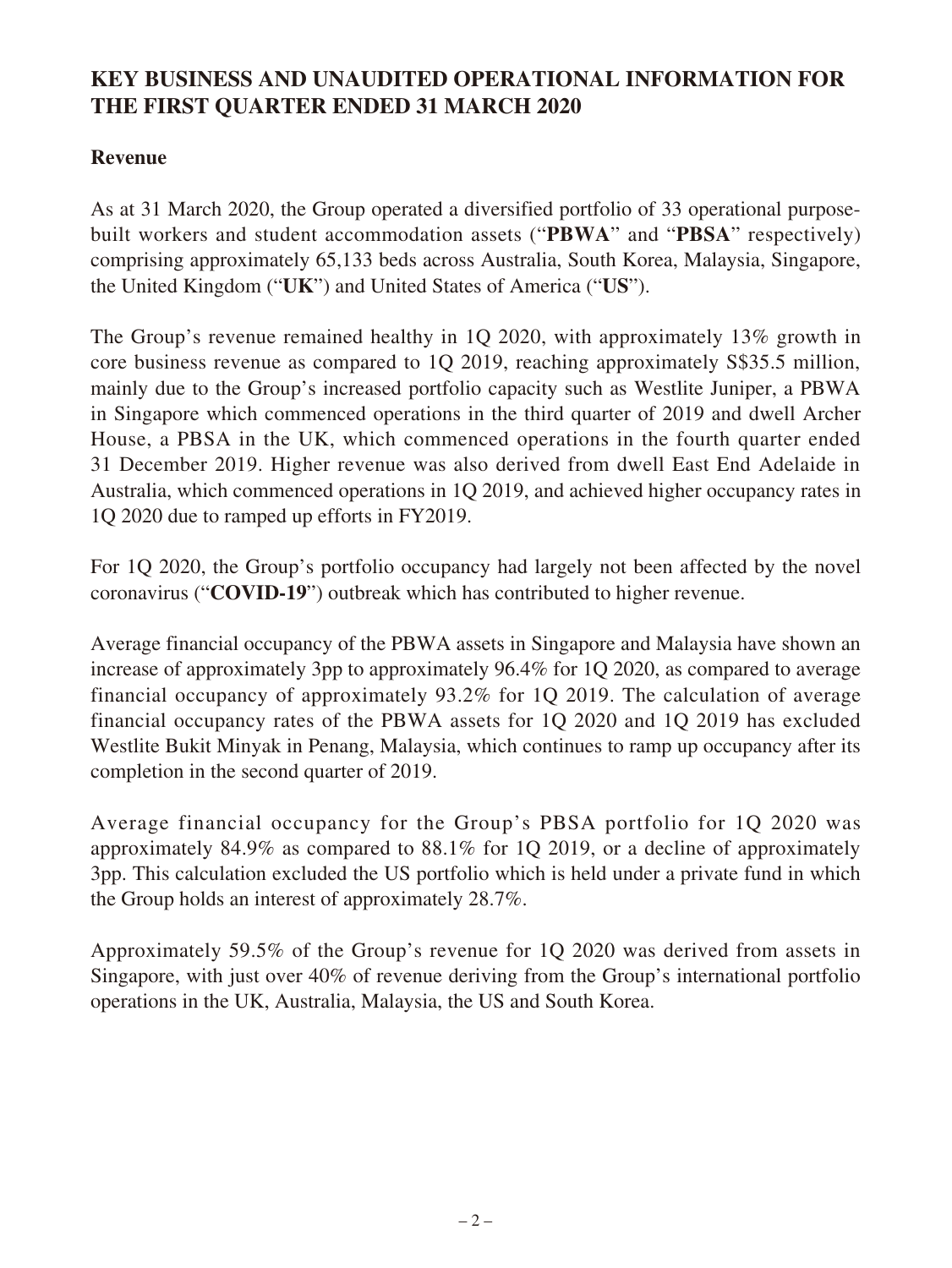The table below summarises the Group's revenue by business segment and geographical area, bed capacity and financial occupancy rate for 1Q 2020 together with the comparative figures for 1Q 2019:

|                                 |              | 1Q 2020           | 1Q 2019           | Change             |
|---------------------------------|--------------|-------------------|-------------------|--------------------|
|                                 |              | \$'000            | \$'000            | $\%$               |
|                                 |              | (unaudited)       | (unaudited)       |                    |
| <b>Revenue</b>                  |              | 35,487            | 31,285            | 13                 |
| Revenue by business segment     |              |                   |                   |                    |
| <b>Workers Accommodation</b>    |              | 22,841            | 19,941            | 15                 |
| <b>Student Accommodation</b>    |              | 12,404            | 10,942            | 13                 |
| Others                          |              | 242               | 402               | (40)               |
|                                 |              | 35,487            | 31,285            | 13                 |
| Revenue by geographical area    |              |                   |                   |                    |
| Singapore                       |              | 21,120            | 18,750            | 13                 |
| Malaysia                        |              | 2,759             | 2,401             | 15                 |
| Australia                       |              | 2,642             | 2,119             | 25                 |
| <b>United Kingdom</b>           |              | 8,336             | 7,493             | 11                 |
| <b>United States of America</b> |              | 424               | 372               | 14                 |
| Other countries                 |              | 206               | 150               | 37                 |
|                                 |              | 35,487            | 31,285            | 13                 |
|                                 |              |                   |                   |                    |
| <b>Bed Capacity</b>             |              | <b>Total Beds</b> | <b>Total Beds</b> | <b>Total Beds</b>  |
| Singapore<br>Malaysia           |              | 28,000<br>30,700  | 26,100<br>30,300  | $+1,900$<br>$+400$ |
|                                 |              |                   |                   |                    |
| <b>Total for PBWA</b>           | $\mathbf{A}$ | 58,700            | 56,400            | $+2,300$           |
| Singapore                       |              | 332               | 332               |                    |
| Australia                       |              | 896               | 896               |                    |
| Korea                           |              | 208               | 208               |                    |
| <b>United Kingdom</b>           |              | 2,852             | 2,675             | $+177$             |
| <b>United States of America</b> |              | 2,145             | 2,145             |                    |
| <b>Total for PBSA</b>           | B            | 6,433             | 6,256             | $+177$             |
| Total for PBWA and PBSA         | $A + B$      | 65,133            | 62,656            | $+2,477$           |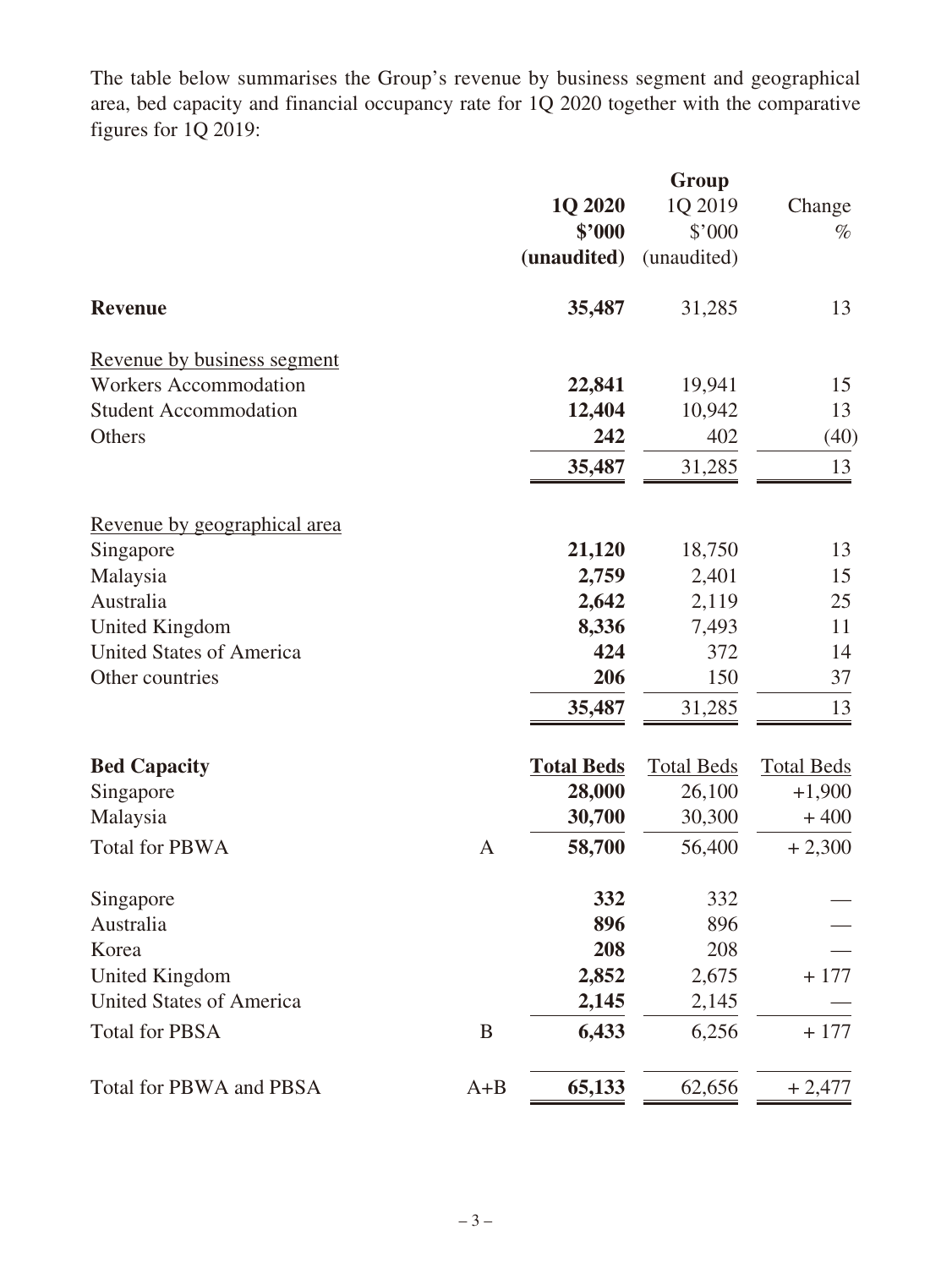|                                                    | <b>1Q 2020</b> | Group<br>1Q 2019 | Change   |
|----------------------------------------------------|----------------|------------------|----------|
| <b>Financial Occupancy Rate</b>                    |                |                  |          |
| Singapore                                          | $99.1\%$       | 95.9%            | $+3pp$   |
| Malaysia — exclude Bukit Minyak <sup>1</sup>       | $93.2\%$       | 90.3%            | $+3pp$   |
| Total for PBWA — exclude Bukit Minyak <sup>1</sup> | $96.4\%$       | 93.2%            | $+3pp$   |
| Singapore                                          | $86.5\%$       | 91.0%            | $-5$ pp  |
| Australia <sup>2</sup>                             | $72.9\%$       | 71.5%            | $+1$ pp  |
| Korea <sup>3</sup>                                 | $25.0\%$       | 11.1%            | $+14$ pp |
| United Kingdom                                     | $93.4\%$       | 91.1%            | $+2pp$   |
| Total for PBSA <sup>4</sup>                        | 84.9%          | 88.1%            | $-3pp$   |

*Notes:*

- <sup>1</sup> Westlite Bukit Minyak is ramping up the occupancy progressively. Including Westlite Bukit Minyak, the average financial occupancy would be 79.9% for Malaysia and 89.0% for total PBWA.
- <sup>2</sup> dwell East End Adelaide began accepting occupancy in January 2019 and was in the process of ramping up in 1Q 2019.
- <sup>3</sup> dwell Dongdaemun began accepting occupancy by end of February 2019 and was in the process of ramping up.
- <sup>4</sup> Occupancy excludes US where the properties are held under a private fund structure.

Shareholders of the Company and potential investors may refer to the ORA Announcement for further information on the revenue of the Group for 1Q 2020.

#### **Balance sheet review**

As at 31 March 2020, the Group's balance sheet remained healthy with approximately S\$48.0 million in cash and bank balances.

The total assets of the Group as at 31 March 2020 remained stable as compared to the total assets of the Group as at 31 December 2019, at approximately S\$1.5 billion, which includes a S\$1.4 billion PBWA and PBSA asset portfolio (classified as investment properties and investments in associated companies in the balance sheet) which the Group owns and manages.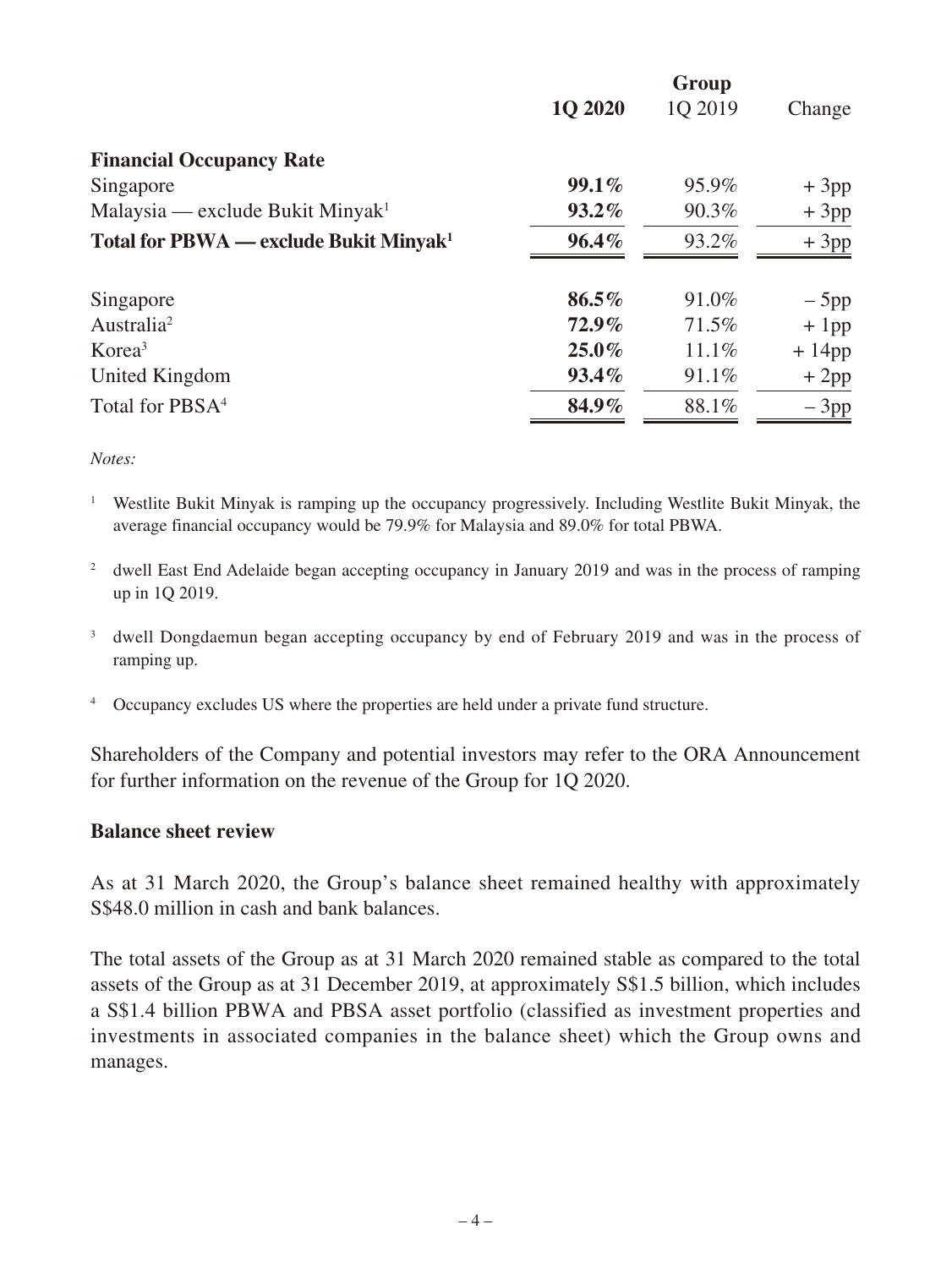The Group's borrowings reduced from approximately S\$739.0 million as at 31 December 2019 to approximately S\$724.8 million as at 31 March 2020, largely due to repayment of borrowings upon due.

The Group's net gearing ratio was 50% as at 31 March 2020, an improvement from 51% as at 31 December 2019. The Group's acquired operating assets and assets under development are primarily funded through bank borrowings, which has an average remaining maturity profile of seven years. The Group uses long term bank debt with regular principal repayments to finance its long-term assets.

The table below summarises key balance sheet items and certain financial ratios of the Group as at 31 March 2020 together with the comparative figures as at 31 December 2019:

|                                   | Group       |               |         |  |
|-----------------------------------|-------------|---------------|---------|--|
|                                   | $31-Mar-20$ | $31 - Dec-19$ | Change  |  |
|                                   | \$'000      | \$'000        |         |  |
|                                   | (unaudited) | (unaudited)   |         |  |
| Cash and bank balances            | 47,958      | 48,588        |         |  |
| Total assets                      | 1,469,496   | 1,478,967     |         |  |
| Total borrowings                  | 724,831     | 739,039       |         |  |
| Net Gearing Ratio <sup>1</sup>    | 50%         | 51%           | $-1$ pp |  |
| Interest Cover Ratio <sup>2</sup> | 3.4x        | 2.8x          | $+0.6x$ |  |
| Interest Cover Ratio <sup>3</sup> | 4.4x        | 3.7x          | $+0.7x$ |  |
| <b>Average Debt Maturity</b>      | 7 years     | 7 years       |         |  |

*Notes:*

<sup>1</sup> Net gearing ratio is computed as borrowings less cash and bank balances divided by total capital. Total capital is calculated as borrowings plus net assets of the Group.

<sup>2</sup> Interest cover ratio including Multicurrency Medium Term Notes interest, interest on lease liability and bank facility fees.

<sup>3</sup> Interest cover ratio excluding Multicurrency Medium Term Notes interest, interest on lease liability and bank facility fees.

Shareholders of the Company and potential investors may refer to the ORA Announcement for further information on the key balance sheet information of the Group as at 31 March 2020.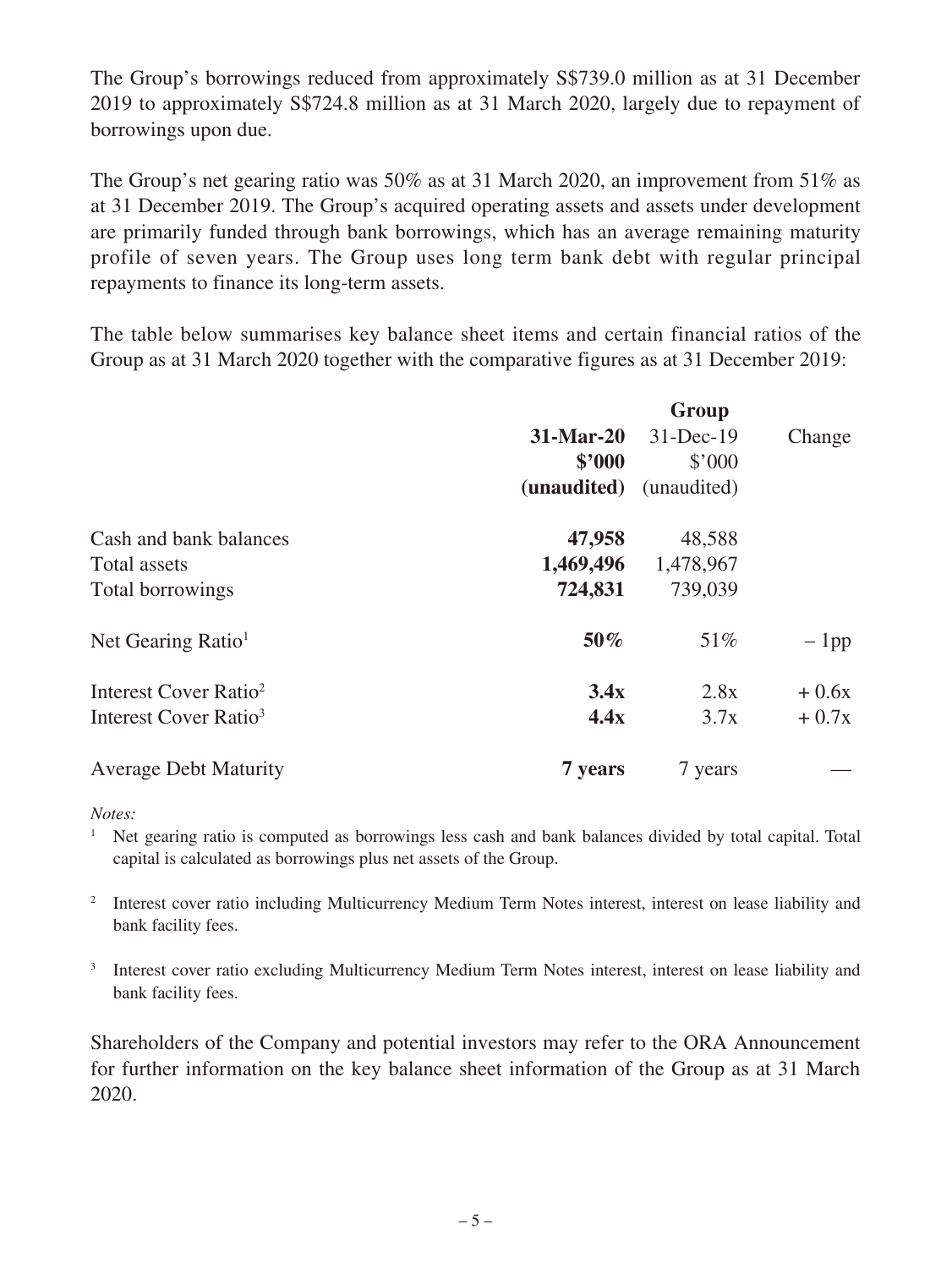## **BUSINESS OUTLOOK WITH IMPACT FROM COVID-19**

COVID-19 was officially declared a pandemic by the World Health Organisation on 11 March 2020. Governments worldwide placed unprecedented stringent measures in a bid to contain the virus and economists have since lowered their estimates for global growth.

In advance of the declaration, the Group had activated its Pandemic Management Plan and contingency actions to ensure business continuity and sustainability. The Group has been working with relevant local authorities to monitor, respond to and manage the COVID-19 situation as it develops.

### **Impact from COVID-19**

The Group's PBSA and PBWA businesses, like any other businesses, are not immune to disruptions from COVID-19, and we expect to be impacted in some of the Group's geographies.

#### **Workers accommodation**

As at 31 March 2020, the Group had approximately 58,700 beds across five PBWA assets in Singapore and seven PBWA assets in Malaysia.

While financial occupancy and demand for PBWA beds remain stable across our PBWA assets in the short term, the Group has experienced increasing operating requirements and costs as the Group continues to scale up its precautionary and movement restriction enforcement measures.

The Group anticipates that we may experience an increase in debt delinquencies and longer collection cycles, as the Group's employer clients' businesses may be impacted by the crisis. Correspondingly, the Group may have to address requests for rental waivers, discounts and deferment of payments to assist customers in financial distress.

Further, with impact to the wider economy, the Group may also be affected by a resultant reduction in demand for foreign workers and PBWA beds.

Following the Ministry of Manpower's update in Parliament, policies to improve the standards and conditions within the Singapore dormitory industry are expected. Upon further details being released, the Group will review and analyse the opportunities and impact of such policies.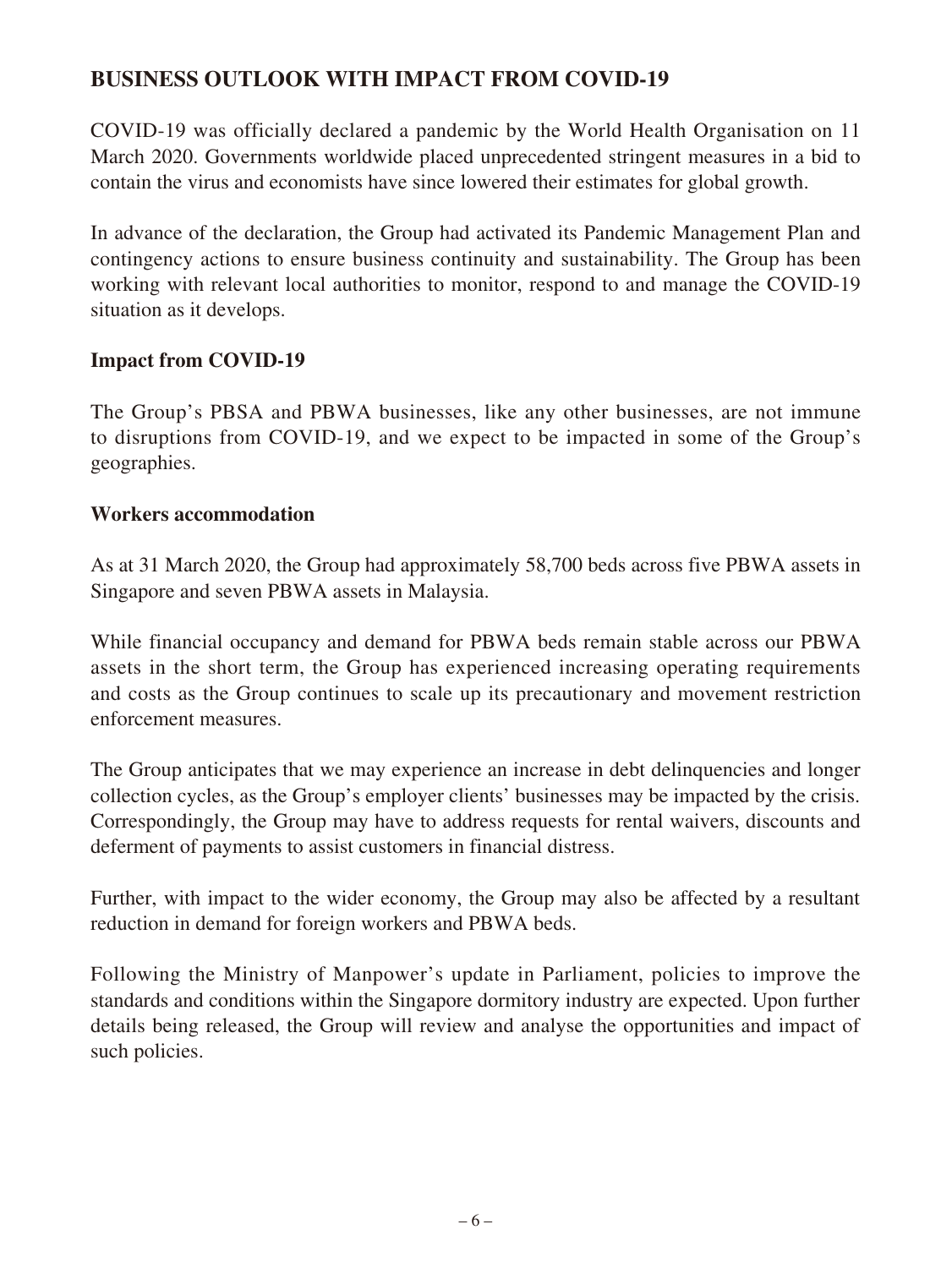#### **Student accommodation**

As at 31 March 2020, the Group had a portfolio of approximately 6,433 beds across 21 operational PBSA assets in Australia, South Korea, Singapore, the UK, and the US.

With the COVID-19 situation, travel restrictions in various countries have resulted in reduced bookings and occupancy in PBSA in these countries, due to international students being unable to enter their city of study.

Also, universities have moved their curricula online and closed their campuses, which has led to some student residents choosing to return home for the duration.

After due consideration of the needs of all stakeholders, the Group announced on 20 April 2020 that it would allow residents of its UK PBSA properties to early terminate their tenancy leases for academic year 2019–2020, from 1 May 2020. Based on termination requests received, the reduction of revenue from this policy is approximately GBP3.1 million, which is at the low end of the anticipated reduction of GBP3 million to GBP5 million. This will affect the Group's revenue from 1 May 2020 till September 2020.

Should universities resume on-campus programmes<sup>1</sup> and travel restrictions be eased in the affected countries<sup>2</sup>, we expect a quick recovery in bookings and occupancy with the release of pent-up education demand.

### **Managing the impact**

To manage the current and possibly prolonged situation, the Group will work on improving operational capabilities and strengthening cash flow management and cost controls.

To that effect, future expansion plans have been put on hold across markets and will only be revisited and recalibrated when markets return to normalcy. This includes the temporary suspension of development works on the additional blocks to be added to Westlite Tampoi in Johor, the postponement of its planned Asset Enhancement Initiative at Westlite Toh Guan in Singapore, and the termination of its planned development of a new asset in Juru, Penang.

#### *Remarks:*

<sup>&</sup>lt;sup>1</sup> Source: Inside Higher Ed – American College Health Association Issues Guidelines for Reopening, 7 May 2020

<sup>&</sup>lt;sup>2</sup> Source: https://www.straitstimes.com/asia/australianz/australia-lays-out-road-map-to-lift-most-virus-curbs-by-july